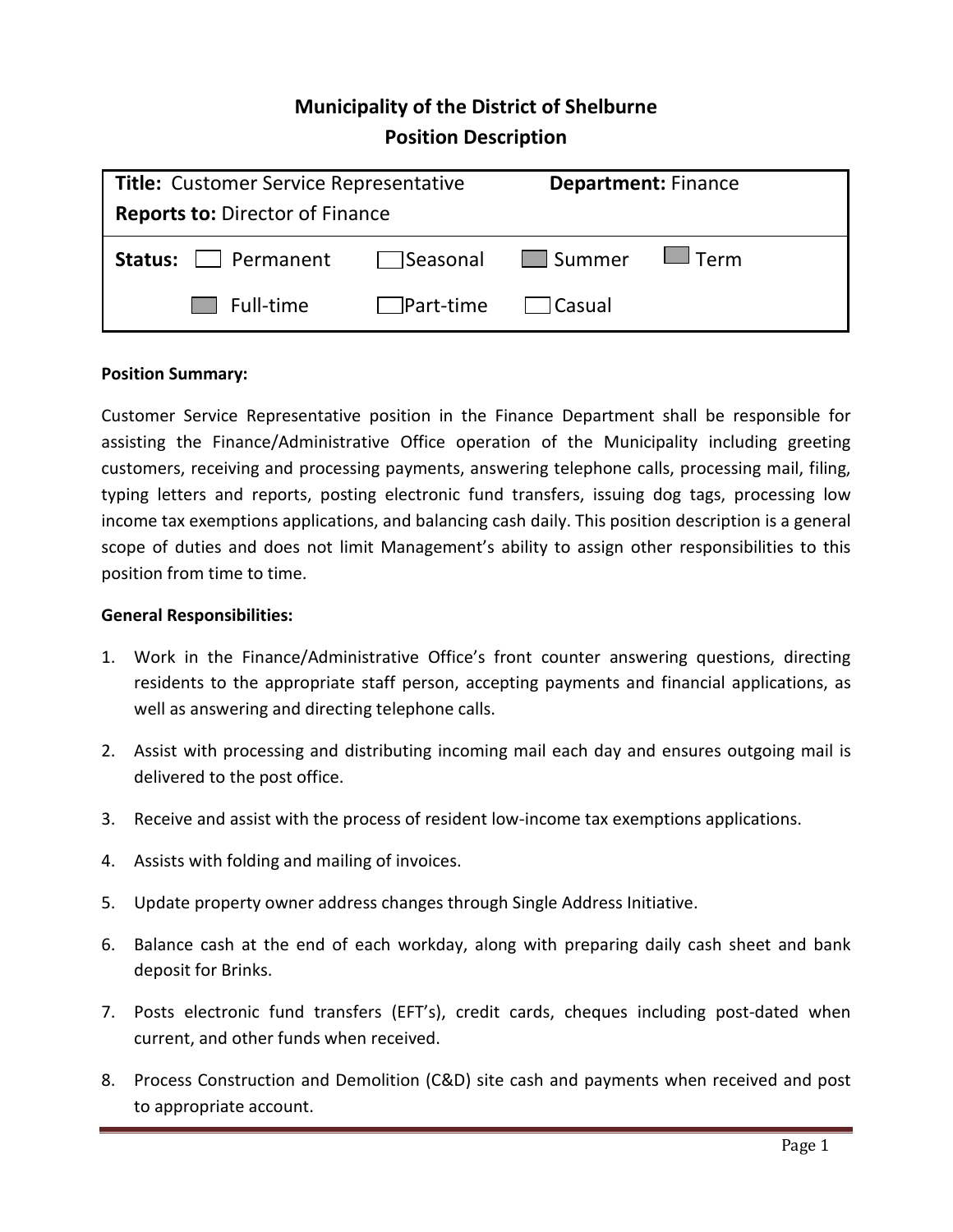- 9. Answers inquiries respecting dog tags, issues dog tags, processes payments, and maintains a master list of dog tags issued and owner identification with contact information.
- 10. Processing payment for Recreation Programs.
- 11. Respond to all customer and vendor inquiries on a daily basis in a timely manner, documenting all conversations in the financial system.
- 12. Provides guidance, assists residents, and processes Senior's Tax Rebate Forms.
- 13. Processing payments for Building Permits.
- 14. Assisting the Tax Clerk with folding, filing and mailing of Tax Sale letters and creating folders with checklists for each property.
- 15. Assisting the Tax Clerk in finding phone numbers or contact information for those on the Tax Sale listing.
- 16. File Accounts Payable.
- 17. Match monthly electronic payments reports from the bank to the Accounts Payable invoice payments.
- 18. Assists with other finance/administrative department functions in the absence of other staff or when requested to do so by the Director of Finance.
- 19. Participates in bank deposit rotation with other staff to assist with segregation of duties of financial staff.
- 20. Deliver the USA deposit to the bank.
- 22. Other duties as assigned by the Director of Finance from time to time.

# **Skills Required:**

- 1. This employee must exercise a high degree of accountability in all aspects of their job and are expected to work independently and follow checks and balances for all tasks.
- 2. Experience in processing data provided by other staff and creating financial reports.
- 3. Strong diplomatic, negotiation, and conflict resolution skills to tactfully handle resident questions and concerns.
- 4. High degree of analytical thinking, planning, prioritization, and execution skills.
- 5. Effective attention to detail and a high degree of accuracy.